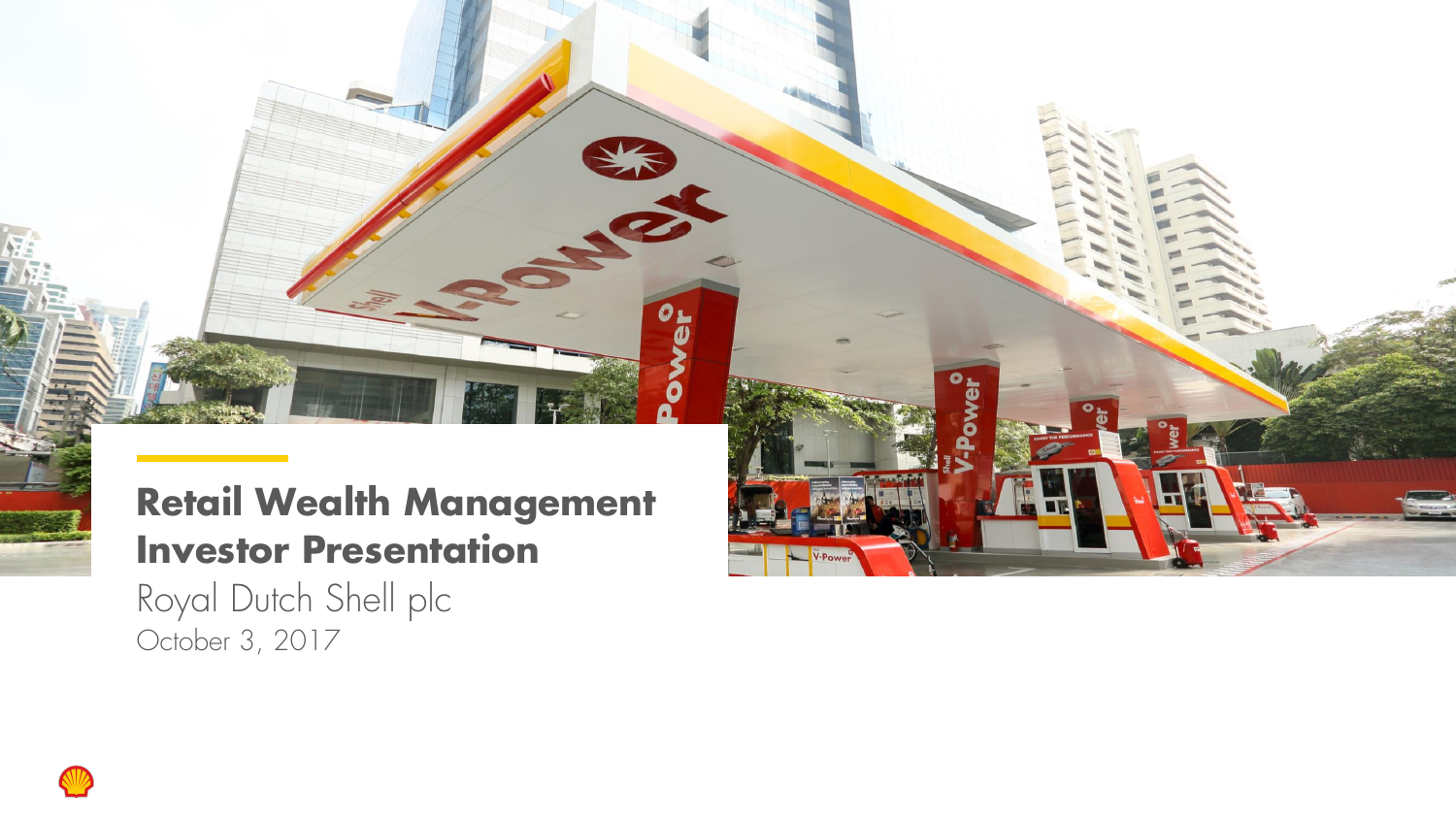## **Definitions & cautionary note**

Underlying operating expenses are defined as operating expenses less identified items. A reconciliation can be found in the quarterly results announcement.

The companies in which Royal Dutch Shell plc directly and indirectly owns investments are separate legal entities. In this presentation "Shell", "Shell group" and "Royal Dutch Shell" are sometimes used for convenience where references are made to Royal Dutch Shell plc and its subsidiaries in general. Likewise, the words "we", "us" and "our" are also used to refer to subsidiaries in general or to those who work for them. These expressions are also used where no useful purpose is served by identifying the particular company or companies. ''Subsidiaries'', "Shell subsidiaries" and "Shell companies" as used in this presentation refer to companies over which Royal Dutch Shell plc either directly or indirectly has control. Entities and unincorporated arrangements over which Shell has joint control are generally referred to as "joint ventures" and "joint operations" respectively. Entities over which Shell has significant influence but neither control nor joint control are referred to as "associates". The term "Shell interest" is used for convenience to indicate the direct and/or indirect ownership interest held by Shell in a venture, partnership or company, after exclusion of all thirdparty interest.

This presentation contains forward-looking statements concerning the financial condition, results of operations and businesses of Royal Dutch Shell. All statements other than statements of historical fact are, or may be deemed to be, forward-looking statements. Forward-looking statements are statements of future expectations that are based on management's current expectations and assumptions and involve known and unknown risks and uncertainties that could cause actual results, performance or events to differ materially from those expressed or implied in these statements. Forward-looking statements include, among other things, statements concerning the potential exposure of Royal Dutch Shell to market risks and statements expressing management's expectations, beliefs, estimates, forecasts, projections and assumptions. These forward-looking statements are identified by their use of terms and phrases such as ''anticipate'', ''believe'', ''could'', ''estimate'', ''expect'', ''goals'', ''intend'', ''may'', ''objectives'', ''outlook'', ''plan'', ''probably'', ''project'', ''risks'', "schedule", ''seek'', ''should'', ''target'', ''will'' and similar terms and phrases. There are a number of factors that could affect the future operations of Royal Dutch Shell and could cause those results to differ materially from those expressed in the forward-looking statements included in this presentation, including (without limitation): (a) price fluctuations in crude oil and natural gas; (b) changes in demand for Shell's products; (c) currency fluctuations; (d) drilling and production results; (e) reserves estimates; (f) loss of market share and industry competition; (g) environmental and physical risks; (h) risks associated with the identification of suitable potential acquisition properties and targets, and successful negotiation and completion of such transactions; (i) the risk of doing business in developing countries and countries subject to international sanctions; (j) legislative, fiscal and regulatory developments including regulatory measures addressing climate change; (k) economic and financial market conditions in various countries and regions; (l) political risks, including the risks of expropriation and renegotiation of the terms of contracts with governmental entities, delays or advancements in the approval of projects and delays in the reimbursement for shared costs; and (m) changes in trading conditions. No assurance is provided that future dividend payments will match or exceed previous dividend payments. All forward-looking statements contained in this presentation are expressly qualified in their entirety by the cautionary statements contained or referred to in this section. Readers should not place undue reliance on forward-looking statements. Additional risk factors that may affect future results are contained in Royal Dutch Shell's Form 20-F for the year ended December 31, 2016 (available at www.shell.com/investor and www.sec.gov). These risk factors also expressly qualify all forward-looking statements contained in this presentation and should be considered by the reader. Each forward-looking statement speaks only as of the date of this presentation, October 3, 2017. Neither Royal Dutch Shell plc nor any of its subsidiaries undertake any obligation to publicly update or revise any forward-looking statement as a result of new information, future events or other information. In light of these risks, results could differ materially from those stated, implied or inferred from the forward-looking statements contained in this presentation. This presentation may contain references to Shell's website. These references are for the readers' convenience only. Shell is not incorporating by reference any information posted on www.shell.com. We may have used certain terms, such as resources, in this presentation that United States Securities and Exchange Commission (SEC) strictly prohibits us from including in our filings with the SEC. U.S. investors are urged to consider closely the disclosure in our Form 20-F, File No 1-32575, available on the SEC website www.sec.gov.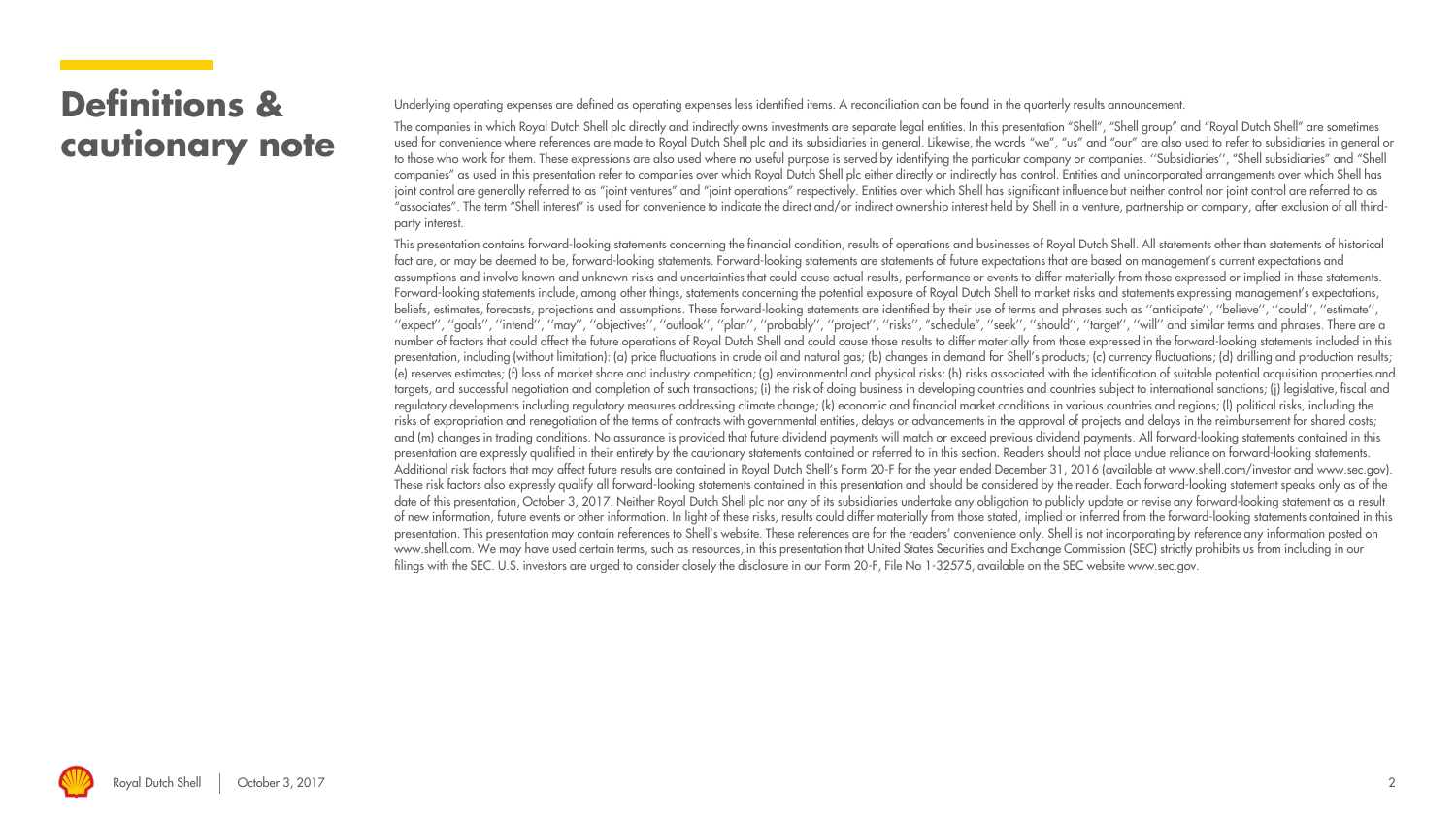

#### **\$20.6 billion**  Cash flow from operating activities **Acquired BG Group Number 1** Market position globally for **31 million tonnes Shell LNG liquefaction volumes – Number 1 IOC 8 major project start ups** retail and lubricants businesses **30 million customers** Every day in 43,000 Shell-branded retail stations **\$1 billion**  Amount spent on R&D **Strong Dividend Track Record 50%** Share of our production that was natural gas **3.7 million Our production of crude oil and natural gas, in barrels of oil equivalent a day 38.7%** Total shareholder return **92,000**  Average number of people we employed **70+ countries in which we operated**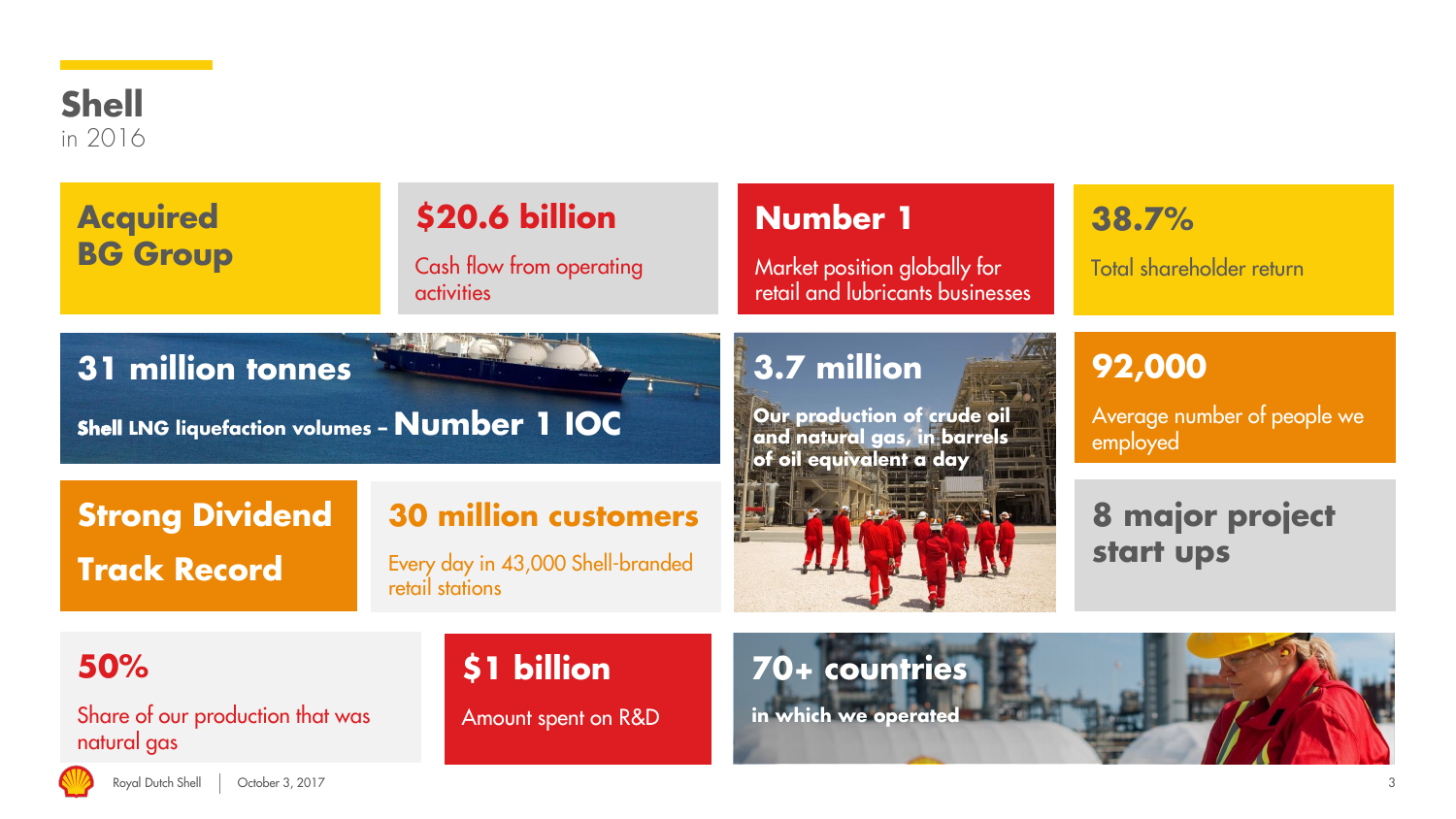### Industry context **Substantial & long lasting shifts in energy landscape**



**Population** Nearly 10 billion people by 2050, with 67% living in cities (~2.6 billion more than today)



Vehicles 2 billion vehicles by 2060 (~0.8 billion today)



Rising standards

Many millions of people will rise out of energy poverty; with higher living standards energy use rises



Energy demand Almost 60% higher in 2060 than today ... but  $CO<sub>2</sub>$  emissions must be half today's to avoid serious climate change



**Efficiency** Twice as efficient, using half the energy to produce each dollar of wealth



Renewables 3 times more energy from renewable sources by 2050

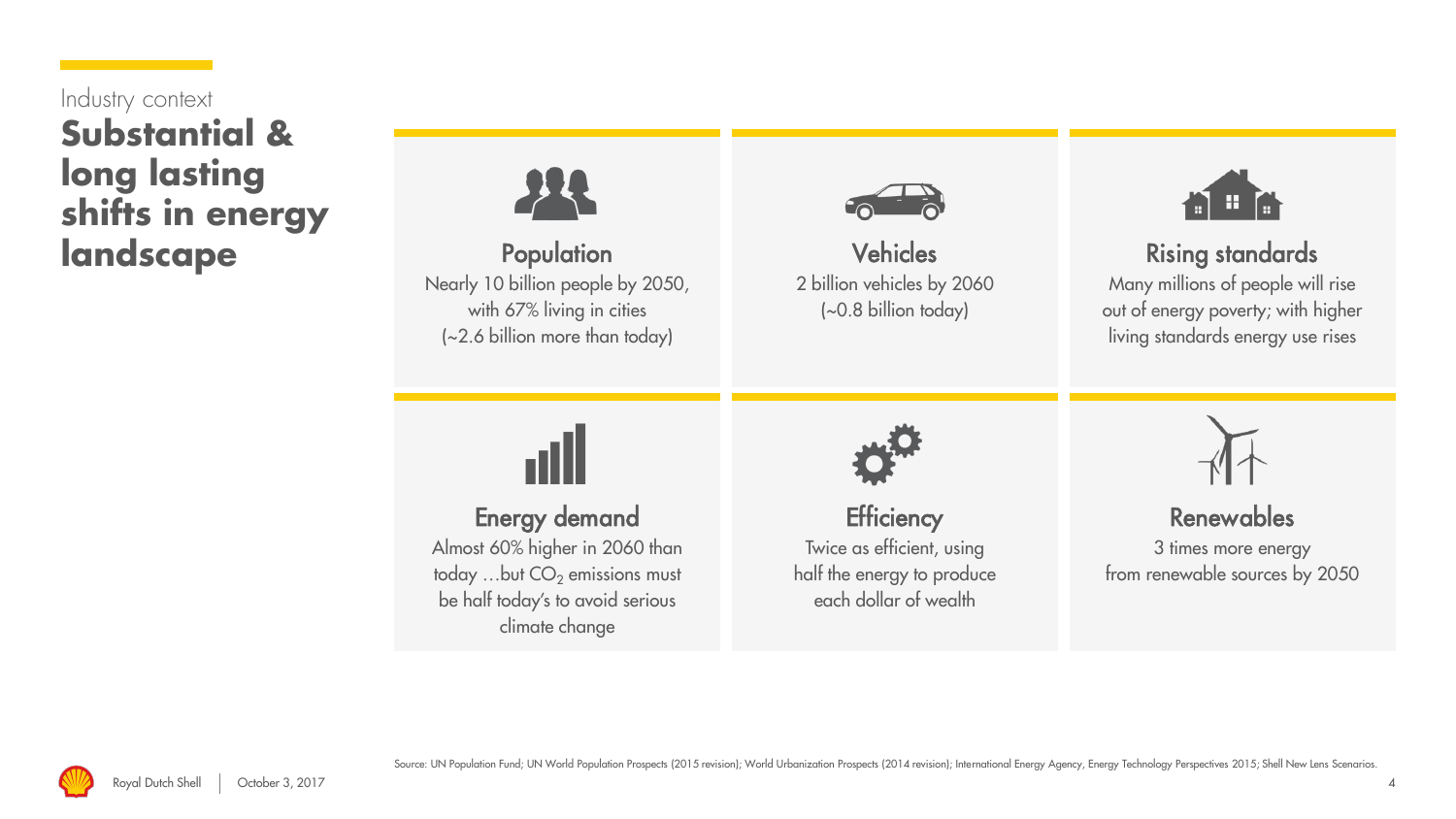### Strategy **"Let's make the future"**



First class execution projects and operations

#### **Delivery**

#### Q2 2017 - cash momentum

- Underlying CCS earnings \$3.6 billion
- CFFO \$11.3 billion

### 4Q rolling – oil less than \$50 per barrel

- CFFO \$38 billion
- Cash dividend covered and net debt reduced
- Balance sheet strengthened: 25.3% gearing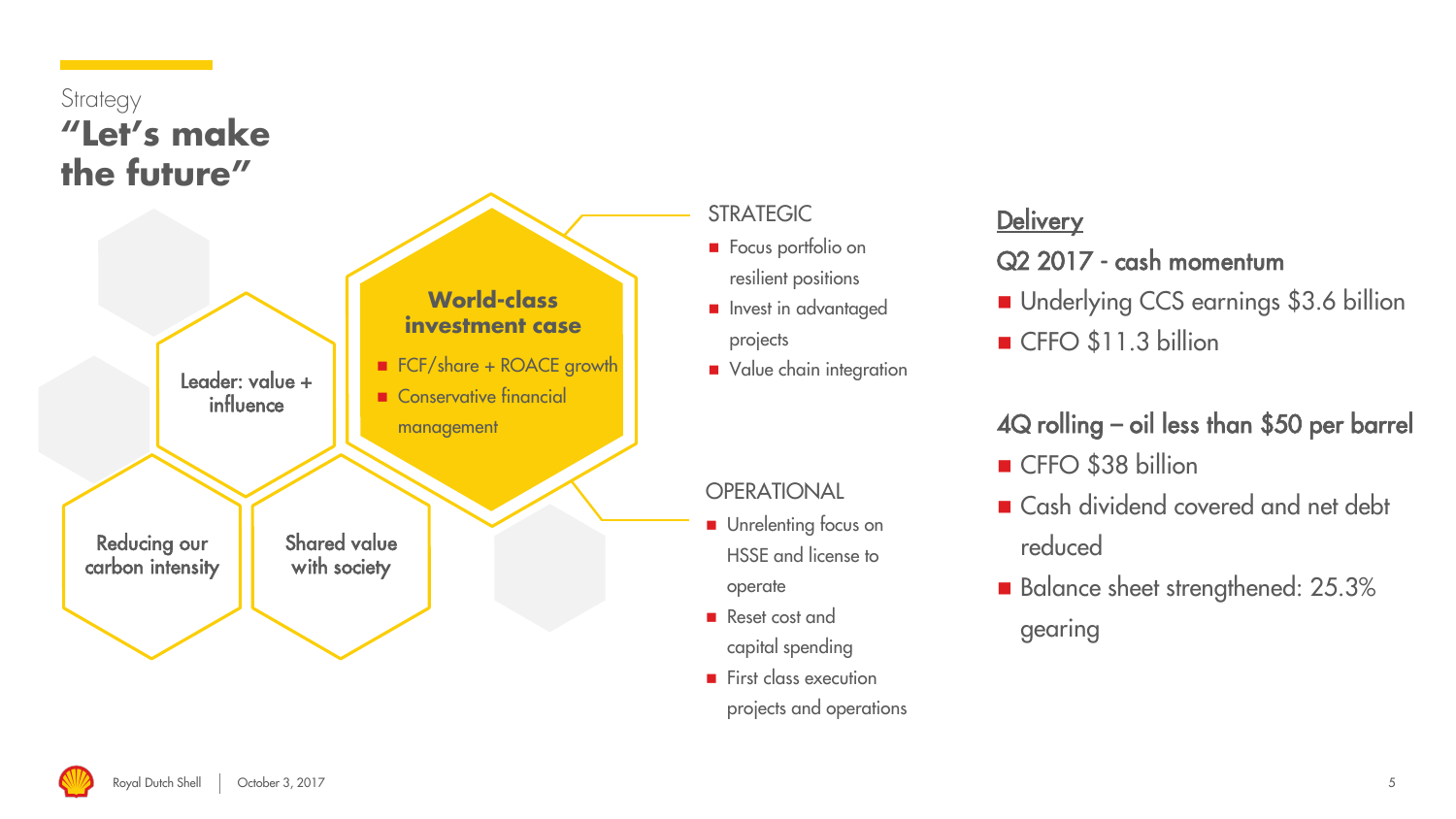

Average Brent oil price - 4 quarters rolling (\$/bbl)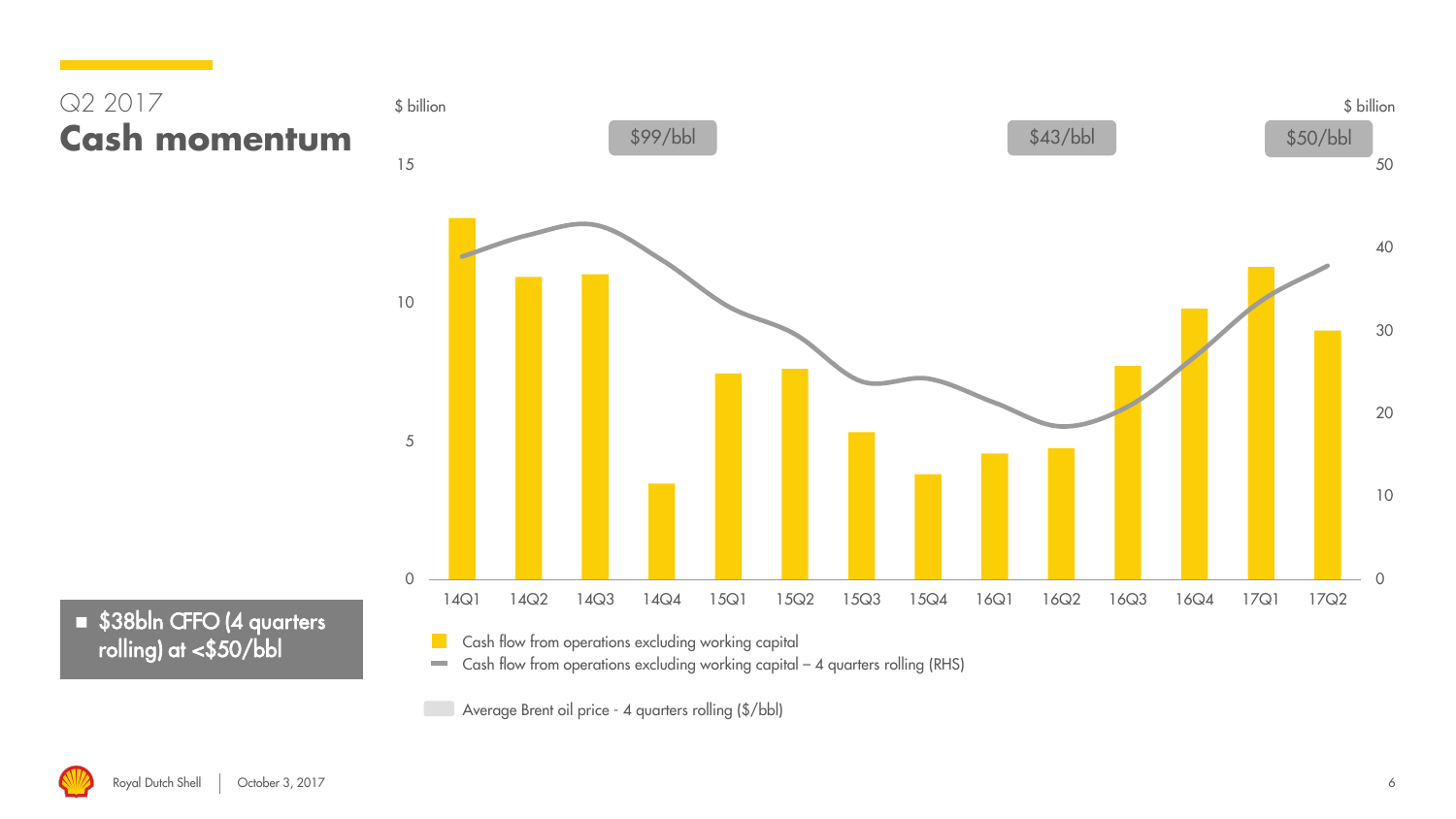## **Cash flow priorities 2016-18**



| Powerful levers to underpin | <b>Divestments</b>                                                                                               | <b>Reduce capital</b>                                                             | <b>Reduce operating</b>                                    | <b>Deliver new</b>                                                                             |
|-----------------------------|------------------------------------------------------------------------------------------------------------------|-----------------------------------------------------------------------------------|------------------------------------------------------------|------------------------------------------------------------------------------------------------|
| financial framework         |                                                                                                                  | investment                                                                        | costs                                                      | projects                                                                                       |
|                             | 2016-18: \$30 billion<br>Completed: $~515$ billion<br>Announced: ~\$7 billion<br>Advanced progress: >\$4 billion | <b>Capital discipline</b><br>and efficiency:<br>\$20bln reduction<br>since $2014$ | "Lower forever"<br>mindset:<br>20% reduction<br>since 2014 | $\sim$ \$10bln CFFO<br>in 2018<br>Most projects already<br>producing and<br>delivery de-risked |

2016 RT \$60 oil price scenario 2018; Operating costs excl. identified items; Capital investment excludes BG acquisition in 2016, historical BG C.I. is based on BG's published 2014 Annual report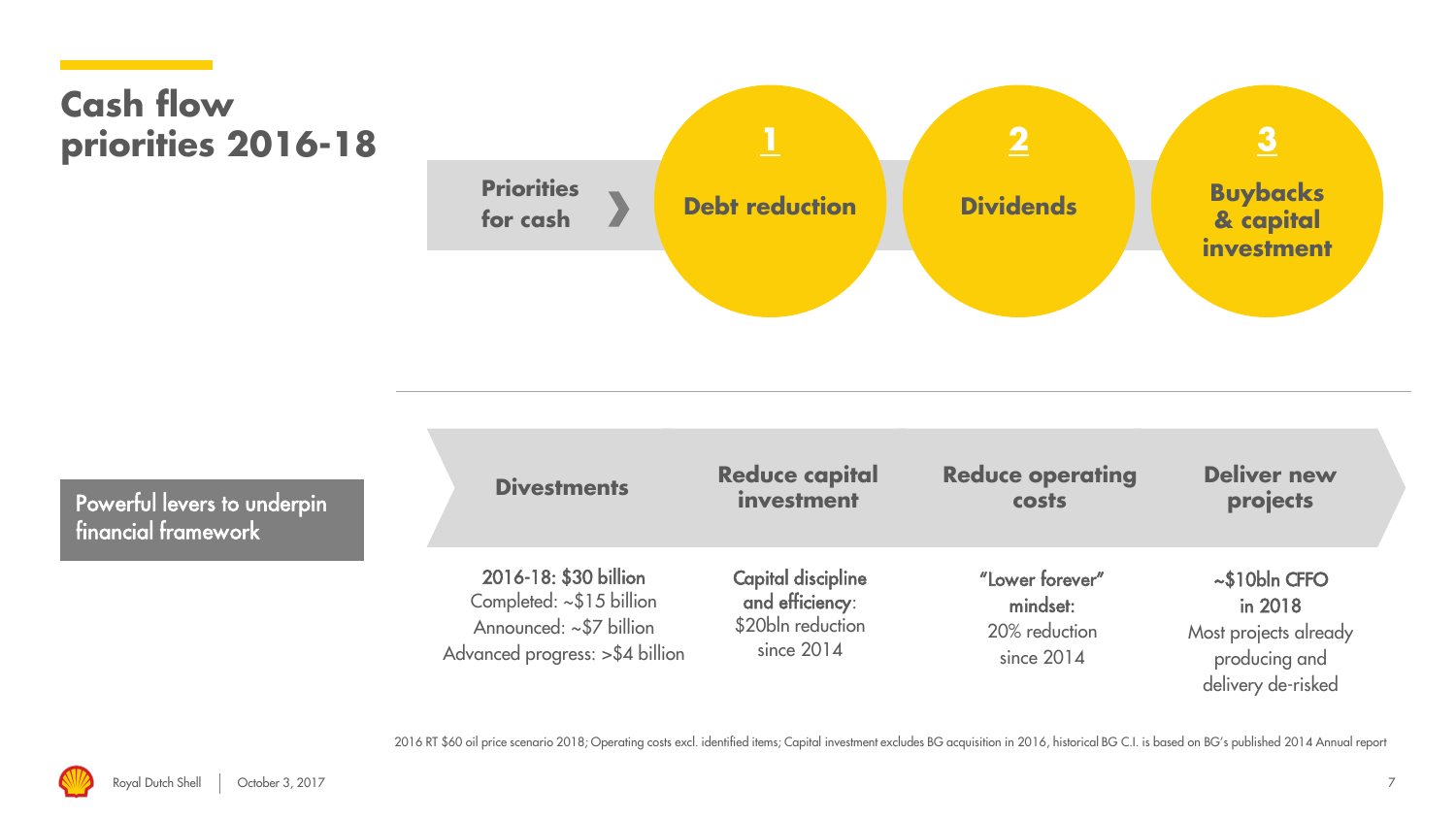### Q2 2017 **Cash performance and distributions**



4 quarters rolling:

- **E** Cash dividend covered at oil price below \$50/bbl
- Gearing reduced to 25.3%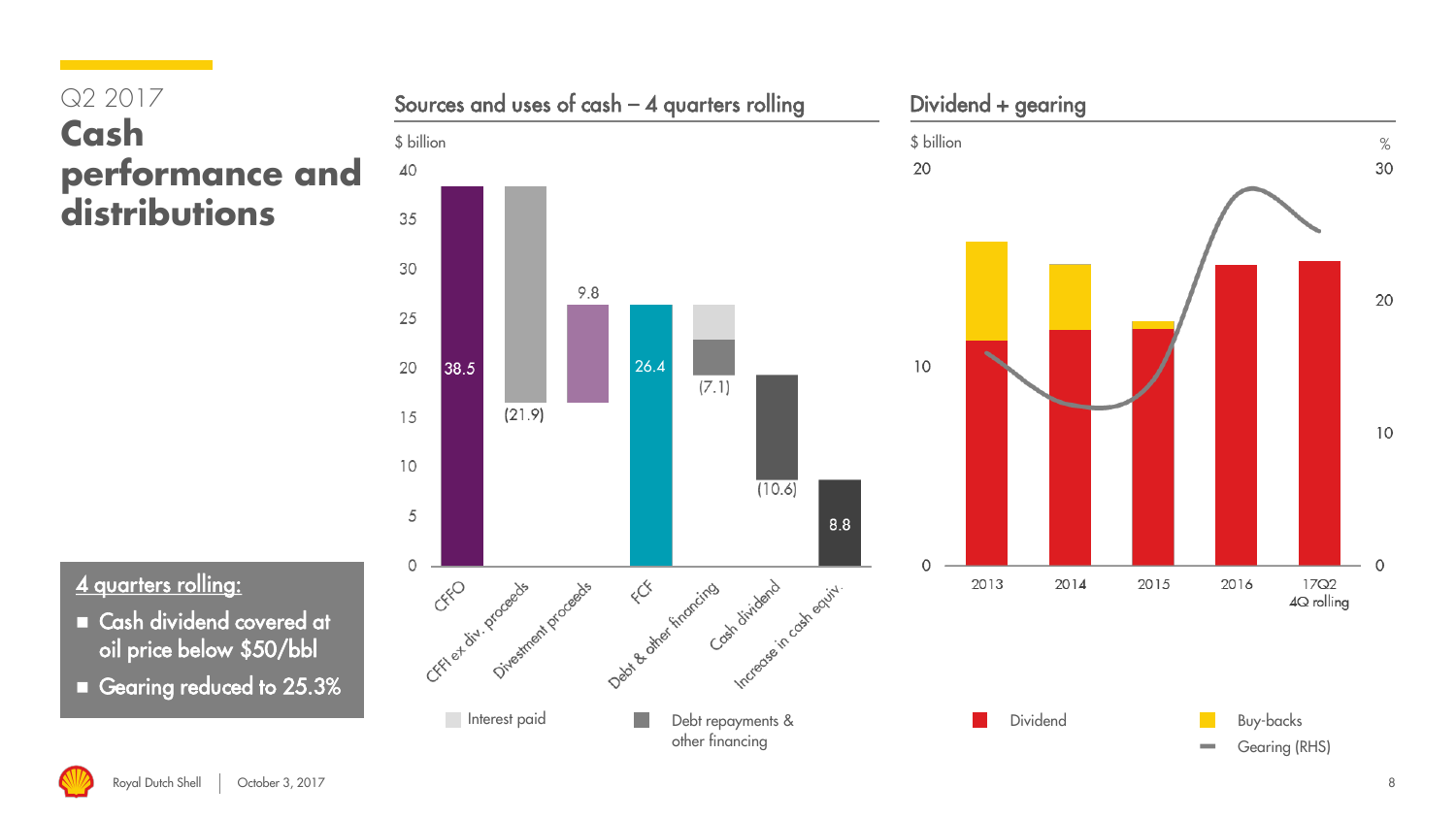## **Transformation: World-class investment case**

|                           | 2013-2015<br>average | Q2'17<br><b>4Q rolling</b> | 2019-2021<br>average |
|---------------------------|----------------------|----------------------------|----------------------|
| <b>ROACE</b>              | 8%                   | 4.2%                       | $~10\%$              |
| Organic free cash<br>flow | \$5 billion p.a.     | \$16.6 billion             | \$20-25 billion p.a. |
| <b>Brent</b>              | ~1.590               | ~1.550                     | ~1.560               |



**"We are reshaping Shell into a more focused and resilient company" Ben van Beurden** Chief Executive Officer



**"We are improving Shell's competitiveness with a stronger focus on performance management, simplicity, and costs" Jessica Uhl** Chief Financial Officer

**FCF** growth ROACE growth Gonservative financial management

ROACE on CCS basis, excluding identified items Organic free cash flow as CFFO minus CFFI excluding divestment proceeds 2019-2021 Brent price as 2016 RT